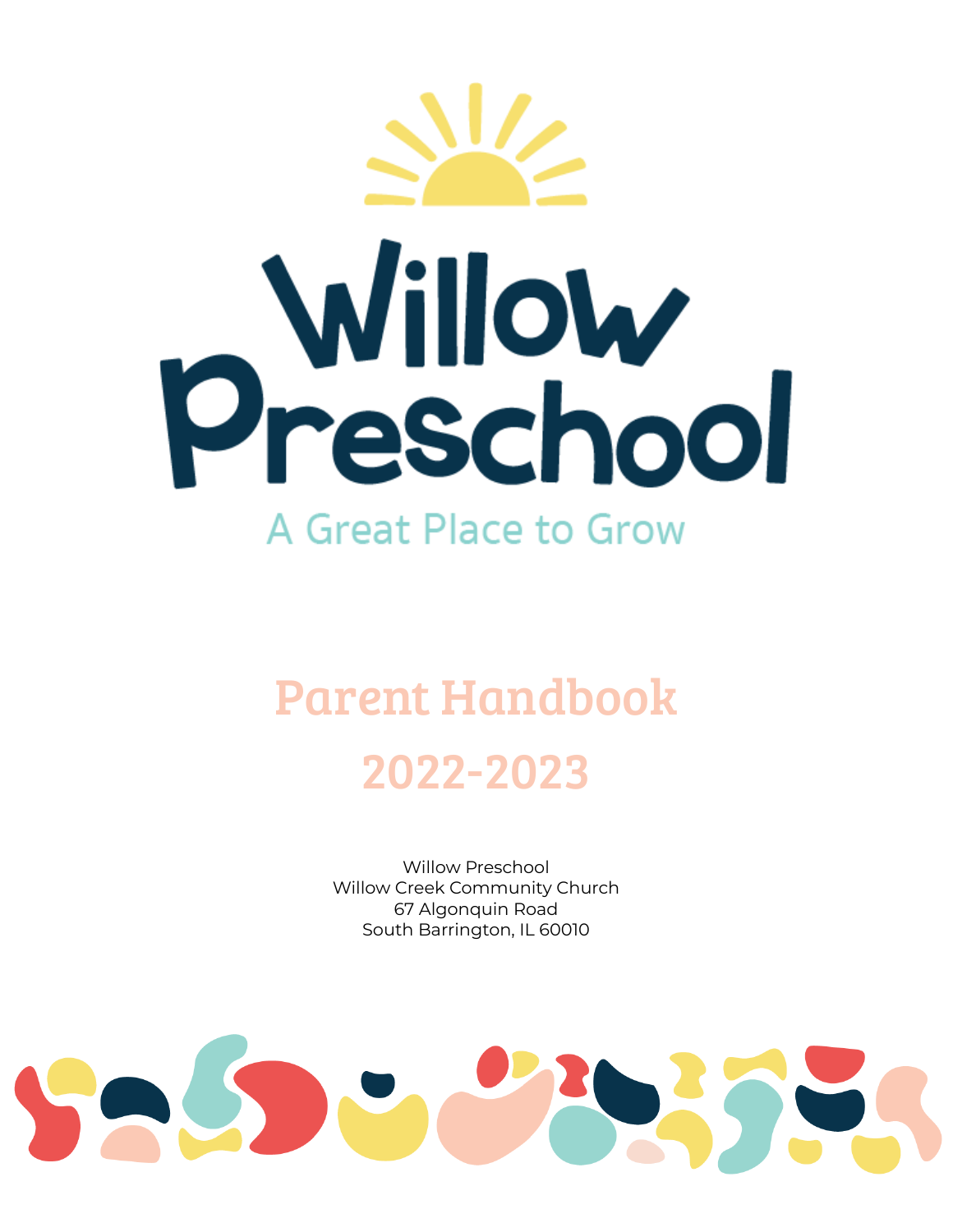# Willow Preschool

#### Mission Statement

The Mission of Willow Preschool is to provide a Christ Centered program that allows young children the opportunity to grow spiritually, physically, mentally, and emotionally through learning about the love of Jesus and participating in age appropriate activities.

# Program Goals

- To offer each child a safe, Christ-Centered environment that promotes the total development of the child
- To emphasize love and acceptance for each child as a unique individual by allowing the opportunity to progress at their own pace
- To stimulate and challenge each child through opportunities like music, art, and play
- To guide each child's behavior through positive reinforcement techniques
- To nurture a life-long love of learning
- To provide an atmosphere that is inviting for parents/families
- To provide age appropriate activities for every child

#### Learning Programs

At Willow Preschool, we believe that children learn by doing and exploring the world around them. Our learning programs encourage children to learn at their own pace in settings that are friendly, supportive and FUN! Each learning program is designed to meet children's spiritual, physical, mental, and emotional needs. We will have themes throughout the year that correspond with Biblical concepts. Our learning centers and circle time will be centered around educational themes. We will use basic Literacy, Music, Math, Art and Science themes and also your typical shapes, colors, numbers, alphabet and Holiday themes as well.

Play-learning is a big part of our curriculum. Games, stories, creative art experiences and dramatic play help preschoolers master new skills as they gain self-confidence. We encourage our students to be creative through words, thoughts, movement, and art. Experiences are planned to help children make decisions and problem solve. Special attention is given at this age to developing pre-reading skills.

We use "Handwriting Without Tears" for our handwriting curriculum. Jolly Phonics, alongside basic Kindergarten readiness skills will also be incorporated. Our Bible curriculum is focused on basic Bible stories and concepts.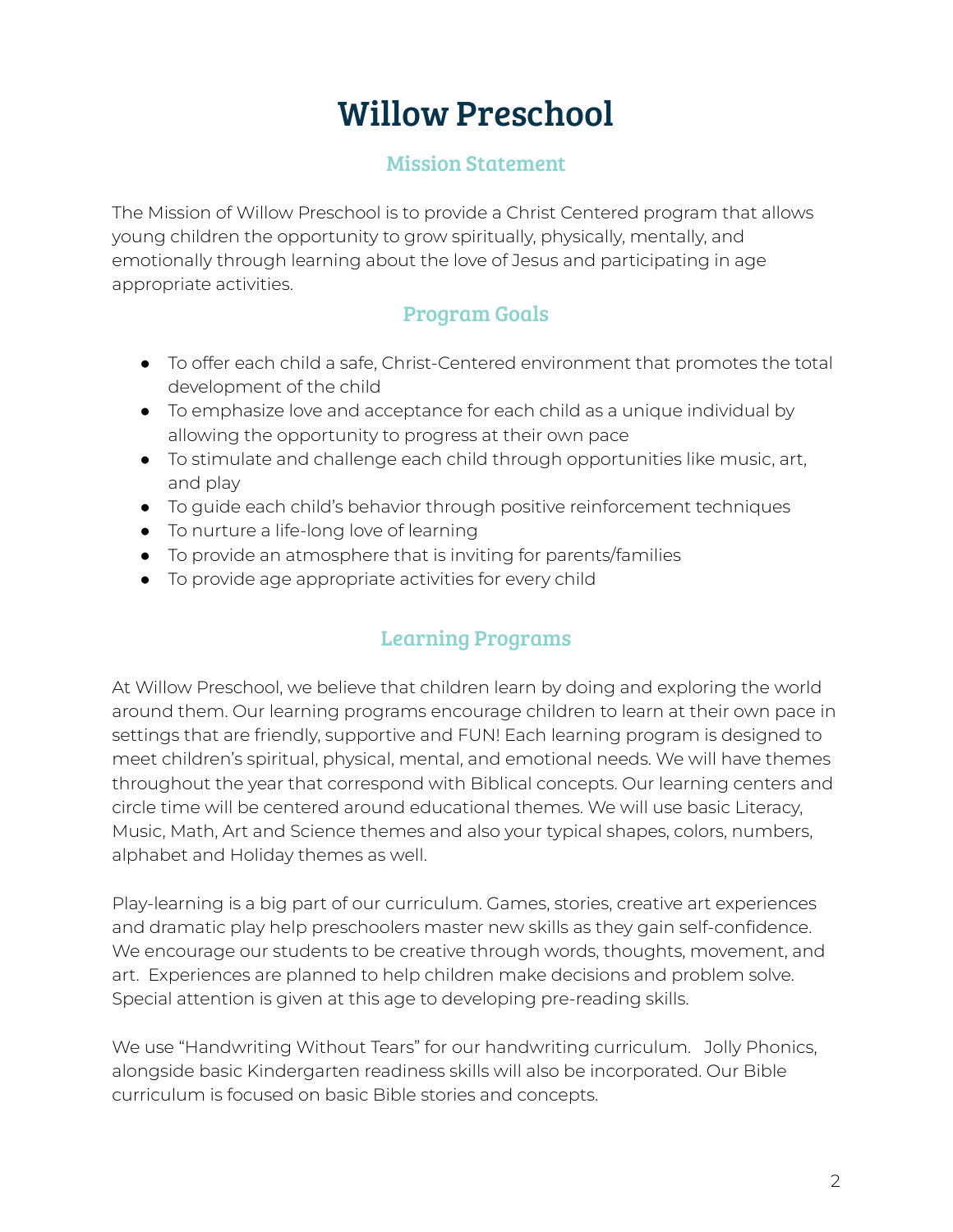# Enrollment Requirements

#### **Age Requirements**

Willow Preschool enrolls children that turn 2, or 3, or 4-years-old on or before September 1, 2021. Children will be enrolled in the appropriate program based on their age. We also accept children turning 5 on or before September 1, 2022. These children will be placed in our 4 year old program.

#### **Potty Training Requirements**

ALL children enrolled in our 3's and 4's classes are required to be fully potty trained. 2 year olds are not required to be potty trained. We will work with your child/family if you decide to train your child during the school year. We will support your child in this process while at school.

NOTE: We understand that "accidents" occur with preschool aged children and we expect them from time to time. We also understand that potty training is especially difficult for some children. We will however have to discuss other options if your child is having daily accidents. Each situation will be handled privately and on a case by case basis.

A non-refundable enrollment fee is required at enrollment to guarantee your child's place in a classroom. We have the right to cancel or combine classrooms for lack of enrollment. In this case, your fee will be refunded.

All information regarding children and their families will be kept in strictest confidence. Records pertaining to children shall not be made available to unauthorized persons for inspection, review or duplication.

#### **Separation and Anxiety**

Some children have difficulty separating from their parents. Most children have an adjustment period during which separation is difficult and anxiety occurs. We encourage you to view this as normal and typical behavior for a young child and not to be unduly upset by it. It is easier for everyone if you separate quickly and matter-of-factly when arriving with your child. Our staff is trained to help your child in his/her transition to the program. We will be responsive and caring to each child's needs. Please do not linger in the classroom and/or hallways after drop off time. We will notify you if your child cannot be consoled. Our goal is 100% retainment and we will work hard to make you and your child feel comfortable.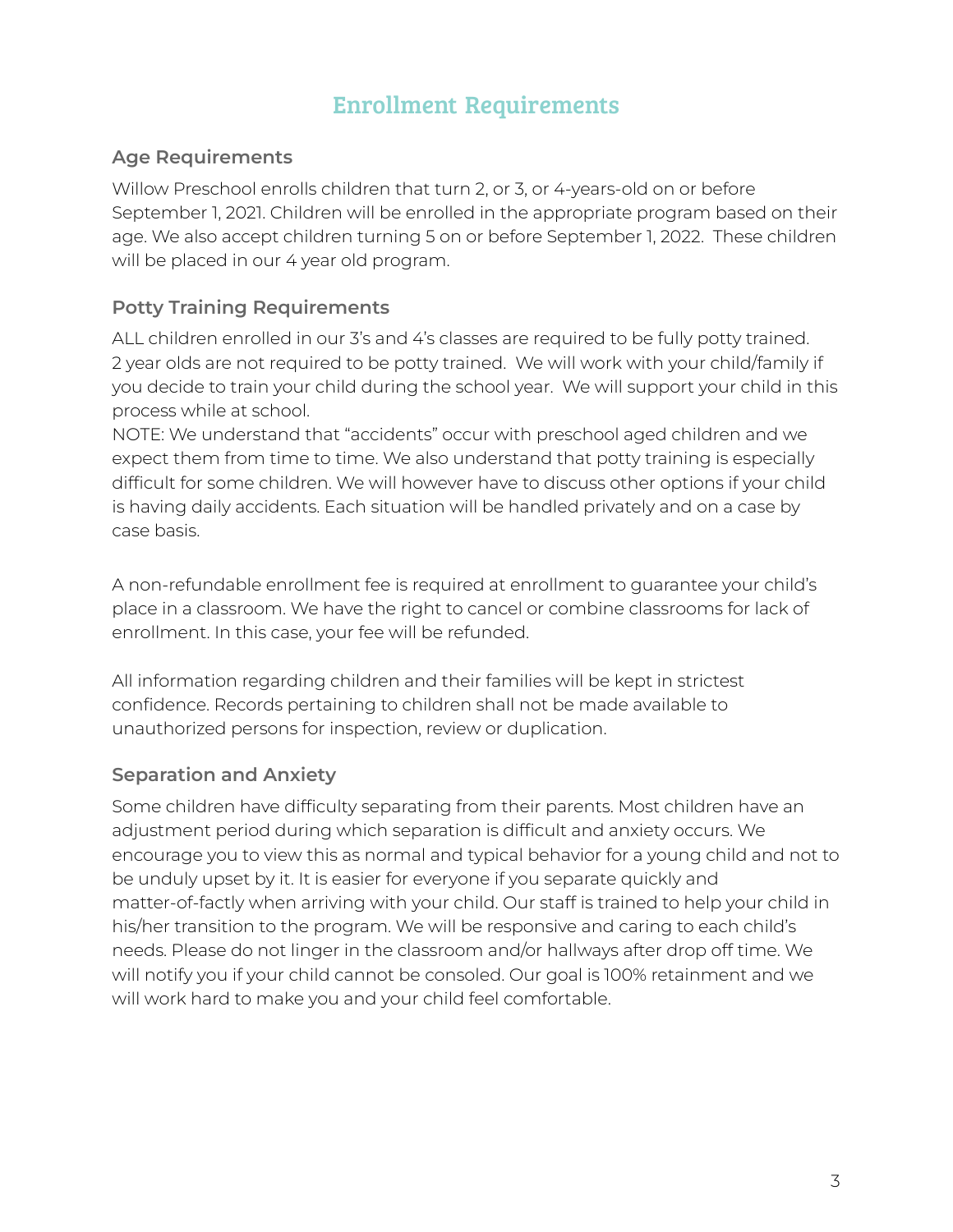# Tuition

A yearly tuition is due per child but for your convenience, it has been divided into 9 monthly payments. Tuition may be paid monthly or in full by August 20, 2022. Tuition is due by the 20th of each month Aug 2022 thru April 2023.

You are responsible for keeping up with your account. Any NSF or problems with payments not posting will be charged a \$25.00 late fee.

| Due Upon Enrollment:<br><b>Monthly Tuition:</b><br><b>Full Tuition Option:</b> | \$125.00 to enroll/hold your child's spot (non-refundable)<br>Due August 20th thru April 20th (9 months)<br>Due August 20th for entire school year |
|--------------------------------------------------------------------------------|----------------------------------------------------------------------------------------------------------------------------------------------------|
| Mon - Fri Tuition:                                                             | \$500.00 per month x 9 months = \$4,500.00<br>** PLUS \$125.00 enrollment fee                                                                      |
| <b>MWF Tuition:</b>                                                            | $$375.00$ per month x 9 months = \$3,375.00<br>** PLUS \$125.00 enrollment fee                                                                     |
| TTh Tuition:                                                                   | \$280.00 per month x 9 months = \$2,520.00<br>** PLUS \$125.00 enrollment fee                                                                      |

#### School Hours/School Year

September 6/7, 2022 are the first days of school for the 2022/2023 school year. The last days of school for the year will be May 23/24, 2023. All classes meet from 9 a.m.–12 noon. We will follow Barrington 220 school district for Christmas and Spring Break. Please see Willow Preschool Yearly Calendar for all school dates and closings.

#### Morning Drop-Off Procedure

Entrance F will be the Willow Preschool entrance. All families will receive a key card that will open the Entrance F doors at 8:50 each school day morning. The inside hallway doors can be opened at 8:55 a.m. by the same key card. Teachers will be ready to receive students at that time. Each student will need to be signed in daily. See your teacher packet for more information. Doors to the preschool area will only be available to use with key cards until 9:15 a.m. After that time, you will need to be let in the facility by a Willow Preschool staff member. Please make every effort to arrive and have your child in their classroom by 9 a.m.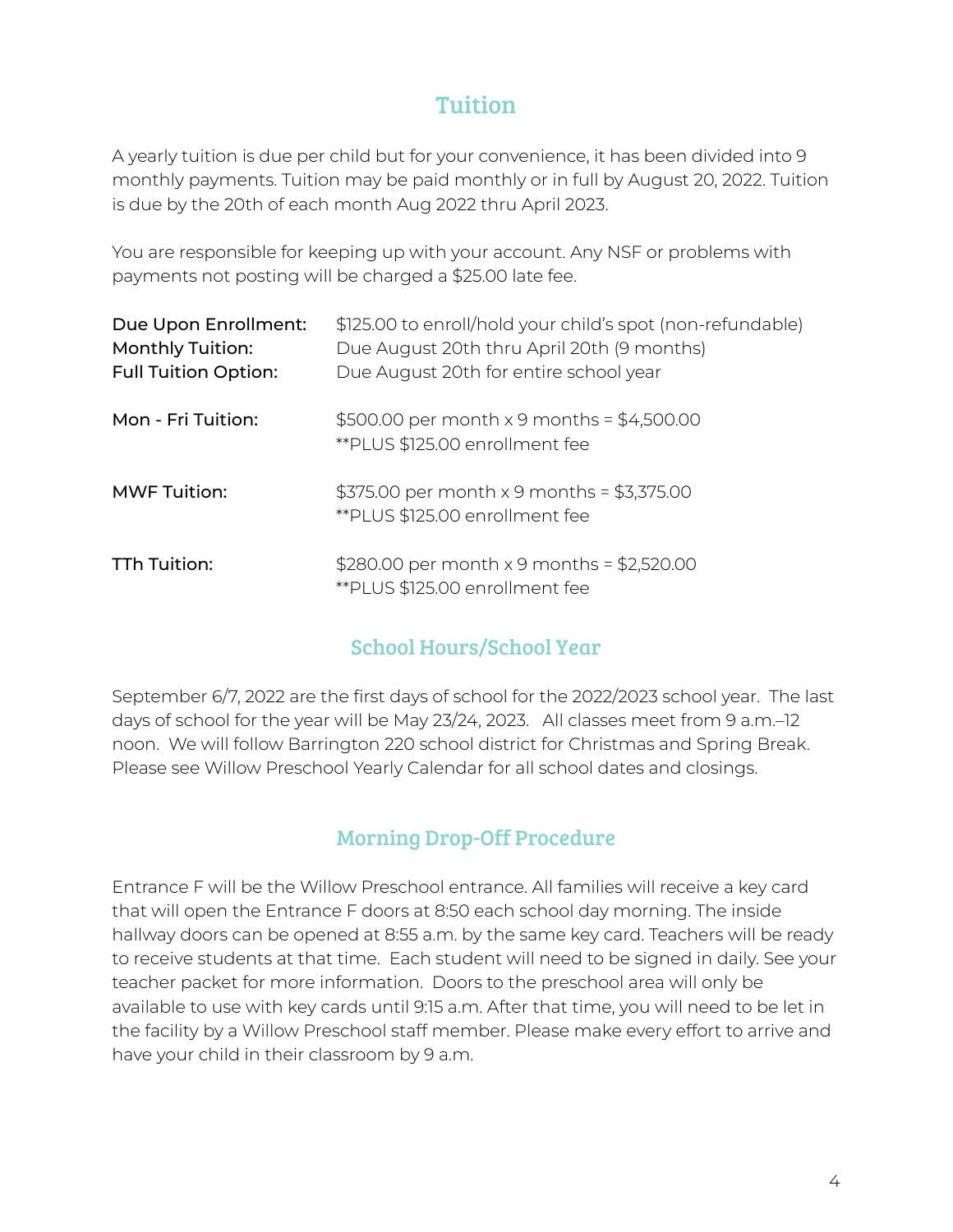#### Noon Pick-Up Procedure

Entrance F doors will be open for pick up with your keycard at 11:50 a.m. The inside hallway doors can be opened at 11:55 for entry into the hallway for dismissal. The teachers will release children at 12 noon. Please wait for teachers to open their doors for dismissal. Each student will need to be signed out daily. Please make every effort to arrive at 12 noon to pick up your child. We understand that from time to time, things happen but habitual tardiness will not be tolerated.

#### **Late Pick Up:**

1st Late Pick Up: You will be given a written reminder and no fee 2nd Late Pick Up: You will be charged a \$25 late fee for arrival after 12:10 p.m. and \$25 every 15 minutes thereafter

#### Key Card Access to Building

Each family will get 2 free key cards to enter the F building for drop off and pick up. Additional key cards can be purchased for \$10 each. For each key card - we need the name and email address associated with the card. IF the card is lost - PLEASE NOTIFY US IMMEDIATELY. We will need to cancel the card and replace it. There will be a \$10 replacement fee.

# Positive Discipline Policy

Managing children's behavior is an important part of the educational process. Discipline is not synonymous with punishment. Effective discipline helps children gain self-control and aids in developing a positive self-concept. Through positive management techniques, a child can learn to handle conflicts in a peaceful and effective manner.

Staff members of Willow Preschool shall use the following guides to speech and action:

- Use positive techniques of guidance, including: redirection, anticipation of and elimination of potential problems, positive reinforcement, appropriate alternatives, encouragement and praise
- Establish and maintain clear, consistent rules for the children
- Redirection to a quiet time activity until the child is able to re-enter positive play with others
- Speak positively and focus on desired behavior
- Refrain from the use of humiliating, frightening or harsh language
- Refrain from taking away toileting, rest, snack as punishment
- Refrain from any form of corporal/emotional/verbal punishment of any kind
- Involve the children in socially acceptable ways to resolve social conflict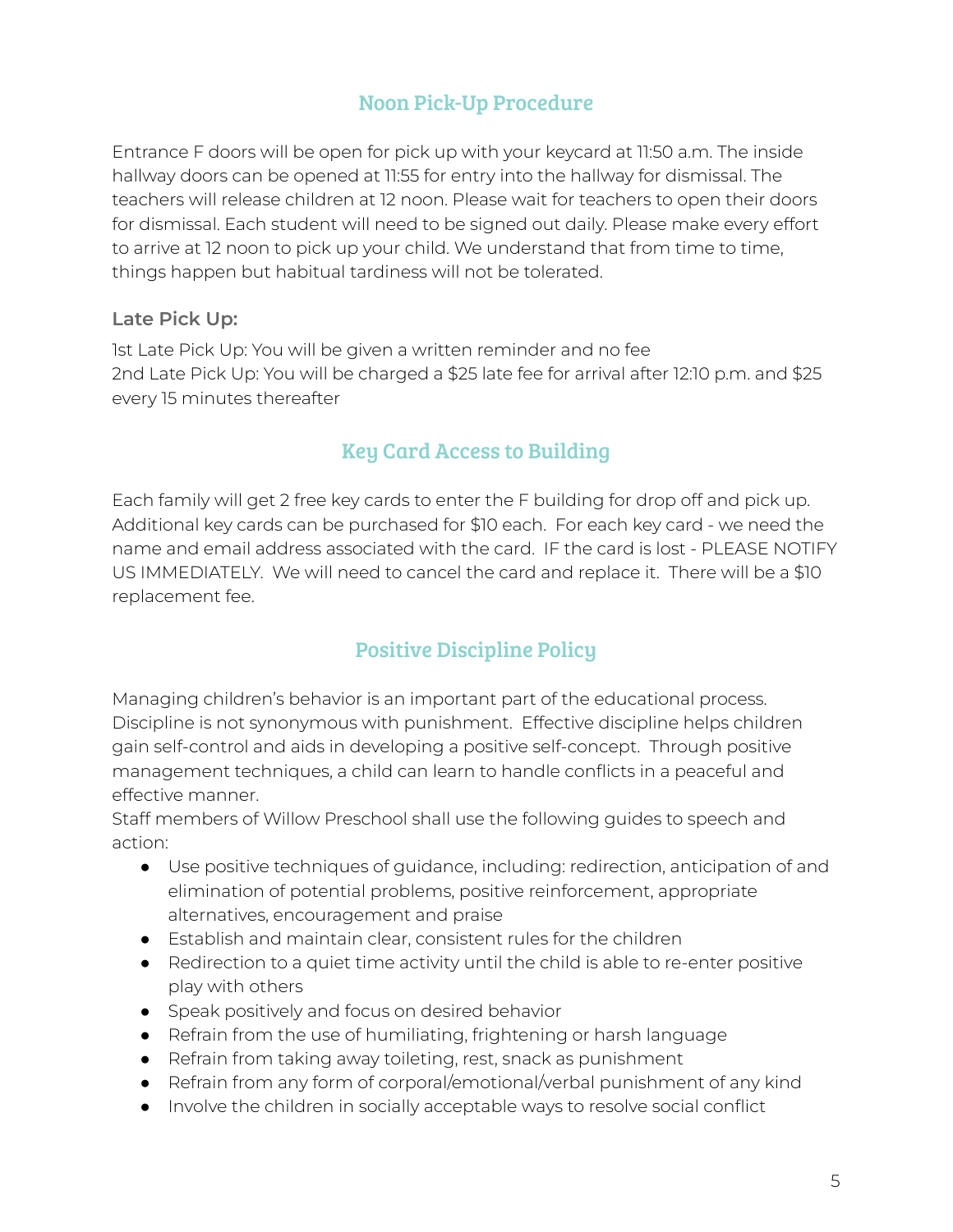There are situations where a child's behavior resists all remedies. Should this occur, a meeting with the child's parents will be set up to work together to formulate a plan of action for all concerned. In some cases, if a resolution cannot be found, or if the safety of children/staff is deemed at risk, dismissal from the program may occur.

#### Parent Communication and Special Circumstances

Our goal is to work with families in the best interest of their children at all times. Please know that we appreciate communication and feedback. We have an open door policy for our families. Please reach out if we can help you or your family in any way. We want to be made aware of changes in circumstances in families so we may help your child. All forms of communication will be held in the strictest confidence. Children are dropped off and picked up at the door daily. This can be a chaotic time to chat with teachers privately. All efforts will be made to assure that we communicate with parents as much as possible. Monthly newsletters and calendars will be sent home. As well as weekly updates via email. The Director will also be available to you with any questions or concerns about your child or anything that may concern you. The Director and teachers will share email and phone numbers so that you can contact them when necessary. We love our families and want you to feel welcome at Willow Preschool.

# Peanut-Free Facility

Willow Preschool is a peanut-free facility. This includes peanuts, tree nuts, etc. Please make every effort to provide snacks for your child accordingly. We will keep safe options on hand if by chance you send a snack that doesn't adhere to the peanut free policy. Your child will be fed the peanut free snack if this occurs. Please avoid the following ingredients when choosing your child's snack:

- Peanuts/Tree Nuts \*including Peanut Butter/Nut Butter
- Peanut Oil
- Nut items of any kind

Any other allergy concerns specific to your child's classroom will be communicated with you at the beginning of the school year. PLEASE notify us of any allergies your child may have.

#### Snack Policy

All children will bring their own snack and water to school for snack time. This is a great opportunity for teachers to help students learn to open and eat their own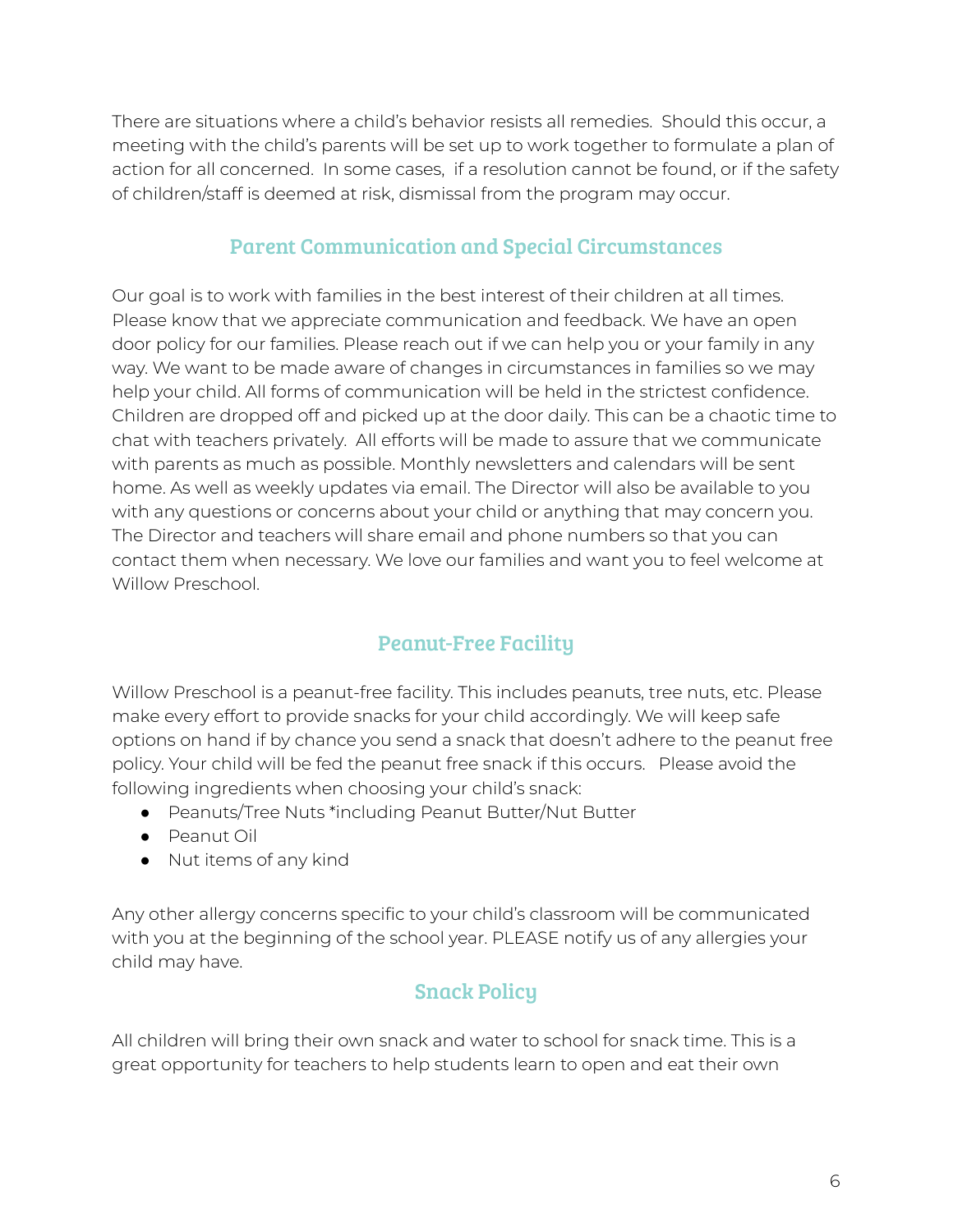snacks and clean up after themselves. \*please do not send snacks with peanut products

We do not serve food at Willow Preschool. Bottled water is available to the children at any time. Please see your classroom teacher packet for more information on snack time.

# Birthday and Special Occasion Celebrations

Celebrations are an important part of a child's life! Please coordinate with your child's teacher if you'd like to celebrate your child's birthday at school. We will also have special party days, cooking days, etc. where we will have peanut-free snacks and treats.

If you will be celebrating your child's birthday outside of school, but will not be inviting the whole class, please refrain from putting invitations in children's bags/cubbies. If the whole class is invited, feel free to give out invitations at school. If your child has any food allergies, please communicate with your child's teacher and school Director. See the Safety and Health Policy Handbook for more information.

#### Immunization Policy

All children are required to have up-to-date immunization records as indicated by the Cook County Health Department on file with the Director by the first day of attendance. The only exception to these requirements will be a signed and dated directive from your child's doctor stating that your child cannot complete all immunizations, as it would be hazardous to your child's health or for religious reasons. Please see the Safety and Health Policy Handbook for more information on all Health Policies.

# Mandated Reporting

Willow Preschool and staff are obligated by law to report any suspected cases of abuse or neglect to the DCFS (Department of Children and Family Services) of Illinois.

We take the safety of everyone who attends Willow Preschool very seriously. We abide by a robust protection plan, as well as specific policies that govern the protection of those who attend or work at Willow Preschool. The Preschool is located in a secured area with only key card access. All staff are background checked. If you have questions surrounding our protection plan specifically, we are happy to share that information.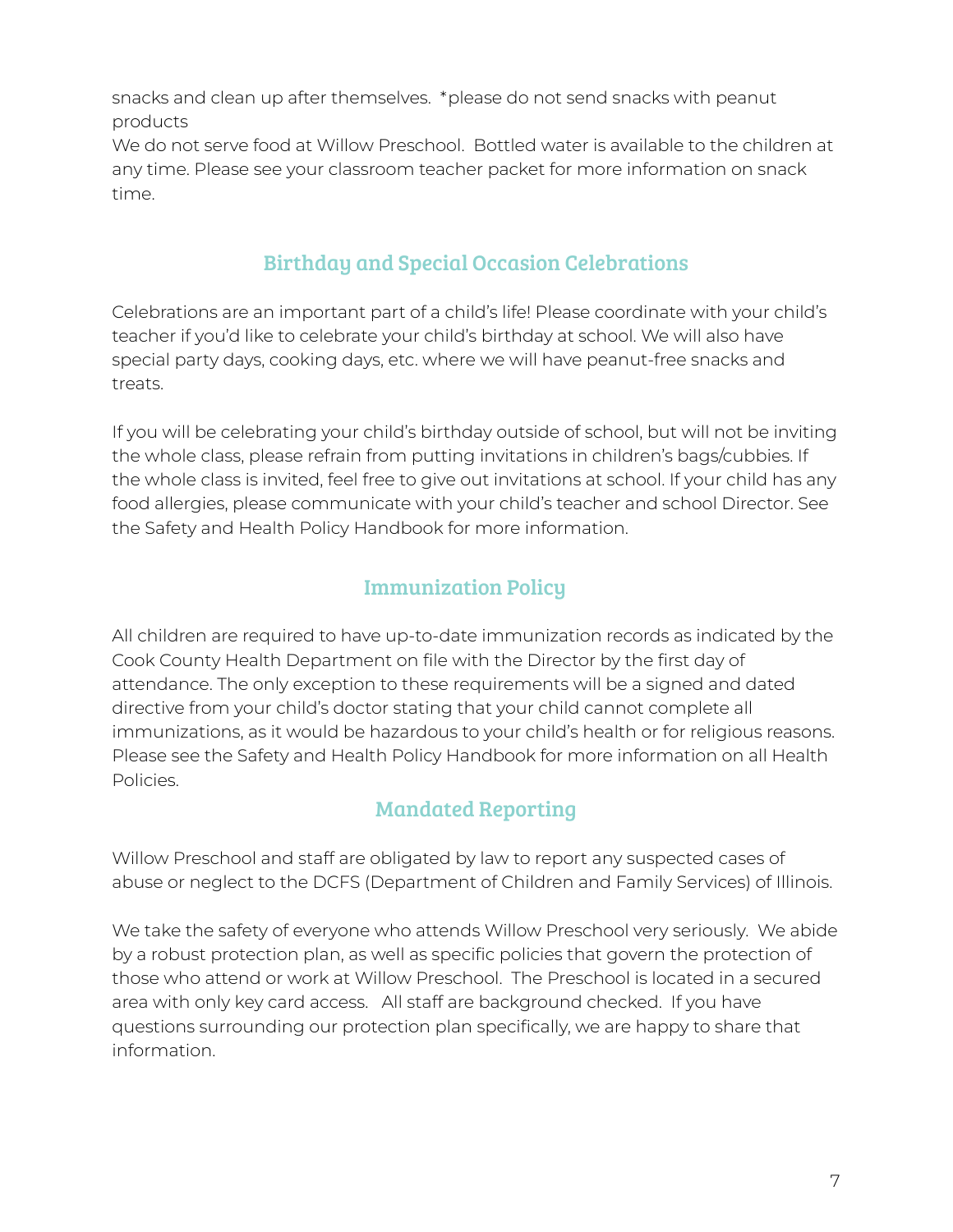# Sick Policy

Children should NOT attend school if they have any of the following symptoms:

- Fever of 100 or higher. They must be fever free without medication for 24 hours
- Diarrhea if your child has more than one abnormal/loose stool, please keep them home
- Vomiting please keep your child home if they have vomited within the last 24 hours
- All rashes
- Diagnosed illness with antibiotic treatment please keep them home for at least 24 hours after starting an antibiotic
- Lice/Scabies children cannot return to school until treated and "nit-free"
- Willow Preschool will not administer medication/creams of any kind to children in our care (exceptions will be made in life saving situations ex: EpiPen)

# Classroom Schedule

Each classroom teacher will provide you with a Teacher Packet full of information for you. The classroom schedule will be included in that packet. Please dress your child in play clothing for school days. We love messy play! We will also be playing outdoors as much as possible so send your child with the appropriate outdoor wear as appropriate. Our staff will also be dressed in casual clothing to interact with the children. Shoes should be comfortable and safe for indoor and outdoor play. Every child will need a complete change of clothing, including underwear and socks, to be sent in a clear plastic bag labeled with the child's name. This must remain at school during the school year.

Tote bags will be provided to students to bring their items to and from school.

# Emergency Cards and Approved Pick Up Lists

An up-to-date emergency card is kept on file and with your child's teacher at all times. It is your responsibility to update your contact information information and approved pick up list when necessary. Our first contact in an emergency situation will always be the parents/guardians. If you cannot be reached, we will begin to contact your emergency contacts/approved pick up list. In the event of a serious injury or medical emergency, 911 will be called immediately. See the Safety and Health Policies Handbook for more detailed information.

Children will NOT be dismissed to anyone who is not on your child's emergency contact form or without written permission from parent/guardian. Persons other than the parent/guardian will be required to provide a state issued ID to prove identity. Once a pick up person is known to staff, the ID will not be required.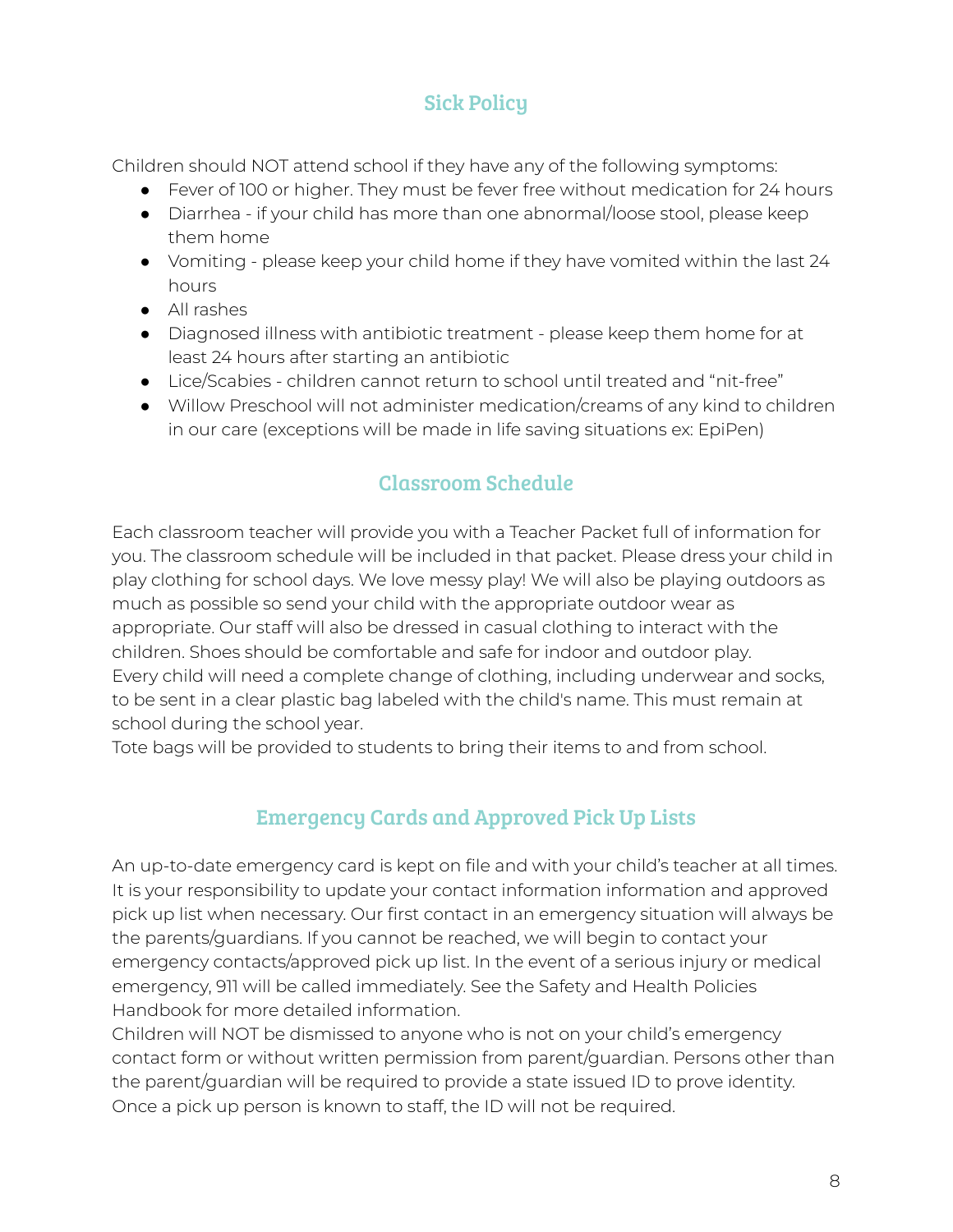#### Attendance and Absences

Fees are based on registration and not attendance. Refunds are not provided for missed days. The school year is based upon 36 weeks of school (not including Christmas and Spring Break). Tuition is based upon 36 weeks of attendance and broken into 9 monthly payments for your convenience.

#### Admission and Discharge Policies

Willow Preschool will have an open enrollment policy on a first come, first serve basis as capacity allows. You as the parent may withdraw your child from Willow Preschool with a 30 day notice to the Willow Preschool Director. Willow Preschool may discharge a child from the program if it is deemed that a child's enrollment in the program is not in the best interest of the child or the program. Discharge of a child will not happen without a verbal discussion with the parent.

#### Snow/Calamity Days

- Barrington 220 Canceled Willow Preschool Canceled
- Barrington 220 1 hour delay Willow Preschool 1 hour delay (10 to 12 noon)
- No refunds will be given for snow days
- We will make up snow days after 5 days missed

#### Personal Belongings

Please do not allow your child to bring personal belongings to school (other than clothing items/snack items). We cannot be responsible for loss/damage to personal items.

#### Field Trips

Willow Preschool does not provide any transportation. In the event that a field trip is scheduled, it will be the responsibility of the parent to transport to and from the event.

#### Willow Preschool Inclusion

Willow Preschool accepts any child regardless of (or does not discriminate against) race, religion, gender, ability, nationality, or economic status. We are committed to inclusivity and ensuring every child in our program is fully supported. As such, we will work with each child's parent(s) to ensure appropriate placement and provide